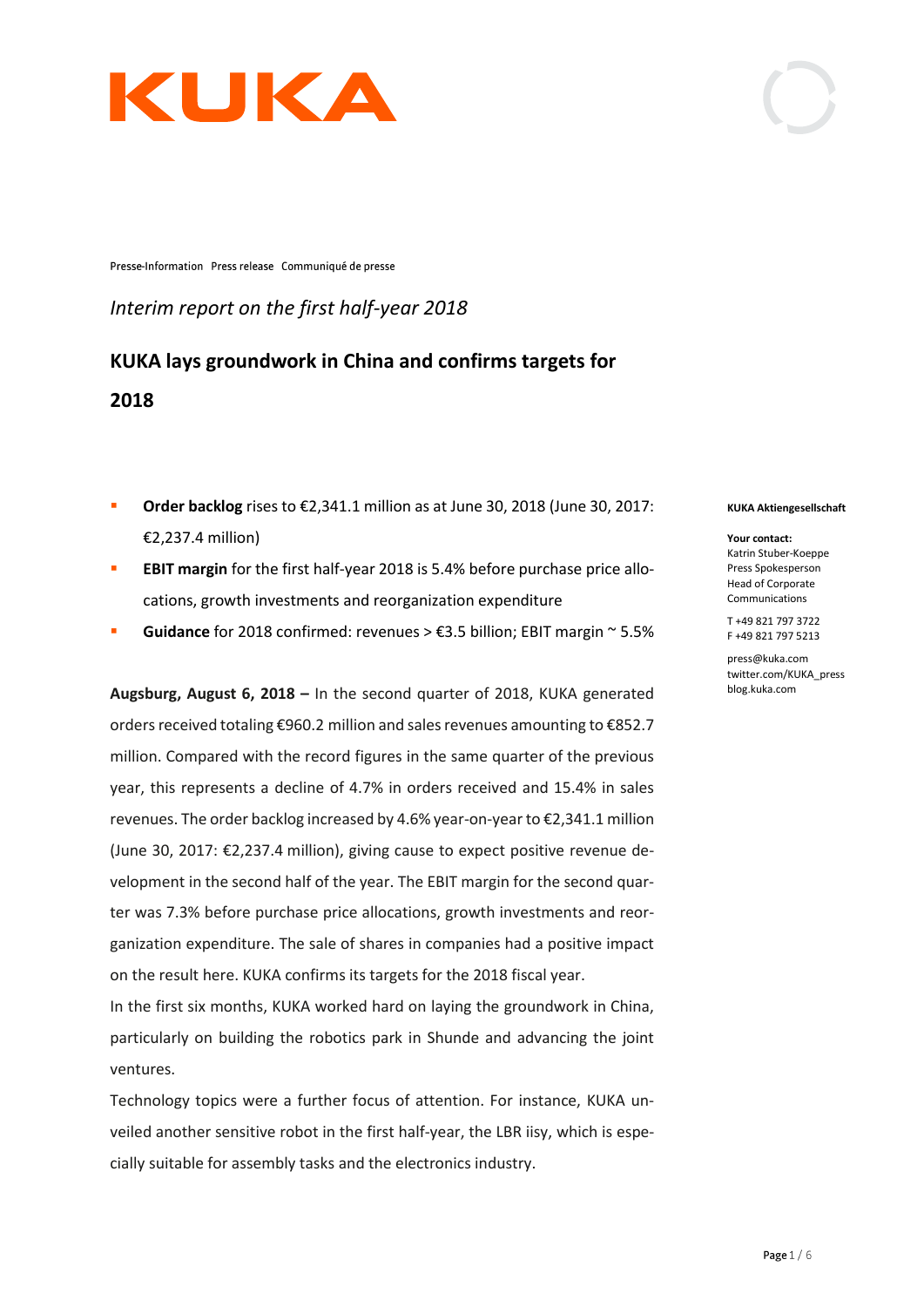

"We have continued to implement our growth plans in China and worked together with Midea on establishing the joint ventures. At the same time, we have further developed viable business models for Industrie 4.0 jointly with a number of partners and invested in key technologies for human-robot collaboration and mobility in order to consolidate our technological leadership position," says Dr. Till Reuter, CEO of KUKA.

## **High volumes of orders received, particularly from Europe and China**

In the second quarter of 2018, KUKA Group generated **orders received** worth €960.2 million. Compared with the record result of the prior-year quarter, this corresponds to a decline of 4.7%. In the first half of 2018, KUKA recorded orders received totaling €1,860.4 million – a minus of 5.8% on the previous year (H1/17: €1,974.8 million). High levels of new orders were received primarily in Europe.

In the second quarter of 2018, orders received by the **Automotive** segment amounted to €442.9 million. In the first half of 2018, Automotive thus posted orders received totaling €892.2 million. The orders were mainly due to call-offs from framework contracts of automobile manufacturers.

Orders received in the **Industries**segment came to €264.2 million. A particularly high level of orders received was reported in China and Europe. In the first half of 2018, Industries generated new orders worth €534.6 million.

In the second quarter of 2018, the **Consumer Goods & Logistics Automation** segment posted orders received amounting to €176.7 million, mainly in Europe. The volume of orders received totaled €334.1 million in the first half-year 2018. The positive development in this segment continued.

**Sales revenues** of KUKA Group reached a level of €852.7 million in the second quarter. Compared with the record figure in the prior-year quarter, this represents a decrease of 15.4% (Q2/17: €1,007.7 million).

In the **Automotive** segment, KUKA achieved revenues of €389.2 million in the second quarter and €786.0 million in the first half-year.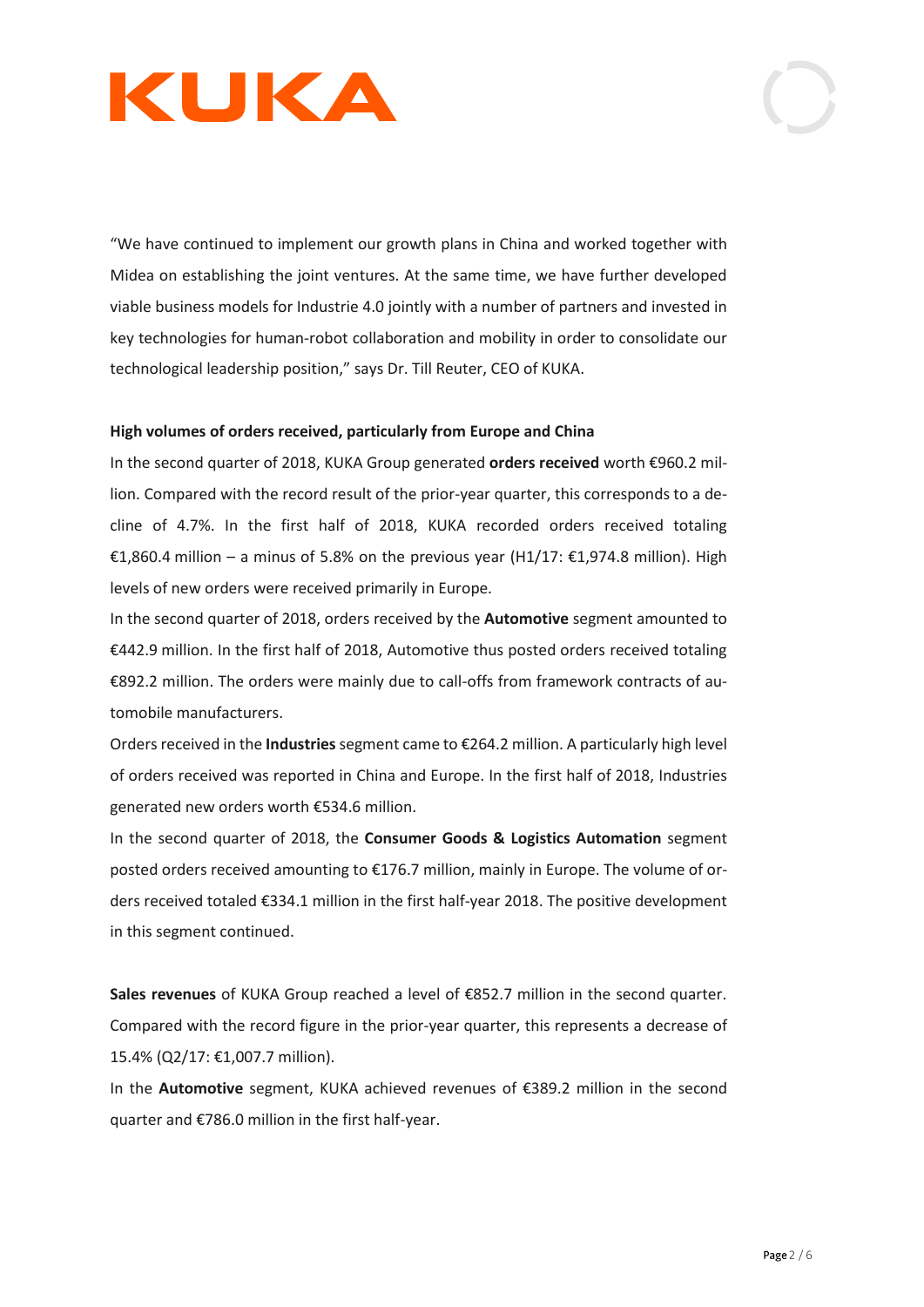

In the **Industries** segment, sales revenues amounted to €202.6 million in the second quarter. The figure for the first half-year was €438.5 million.

**Consumer Goods & Logistics Automation** reported revenues of €157.1 million in the past quarter. In the first half of 2018, the segment generated €302.7 million in revenues.

The **book-to-bill ratio** – in other words the ratio of orders received to sales revenues – came in at 1.13 in the past quarter (Q2/17: 1.00). In the first half of 2018, this indicator amounted to 1.16 compared with 1.10 in H1/17. This value increased slightly year-on-year in both a quarterly and a half-yearly comparison, and remains above 1. A value above 1 indicates good capacity utilization and growth.

As at June 30, 2018, the **order backlog** in the Group totaled €2,341.1 million. Compared to the reporting date of the previous year, this corresponds to a rise of 4.6% (June 30, 2017: €2,237.4 million).

**Earnings before interest and taxes (EBIT)** reached €52.1 million in the second quarter of this year after  $\epsilon$ 45.5 million in Q2/17 – a plus of 14.5%. The EBIT margin stood at 6.1% (Q2/17: 4.5%). Before purchase price allocations for corporate acquisitions, before growth investments and before reorganization expenditure EBIT reached €62.0 million in the second quarter with a margin of 7.3%.

In the first half of 2018, EBIT decreased by 18.2% to €67.4 million (H1/17: €82.4 million). The margin stood at 4.2% (H1/17: 4.6%). Before purchase price allocations for corporate acquisitions, before growth investments and before reorganization expenditure Group EBIT amounted to €85.9 million in the first six months of 2018 and the margin stood at 5.4%.

In the second quarter of 2018, EBIT for the **Automotive** segment was €27.8 million with a margin of 7.1%. EBIT at Automotive in the first six months totaled €53.8 million, corresponding to an EBIT margin of 6.8%.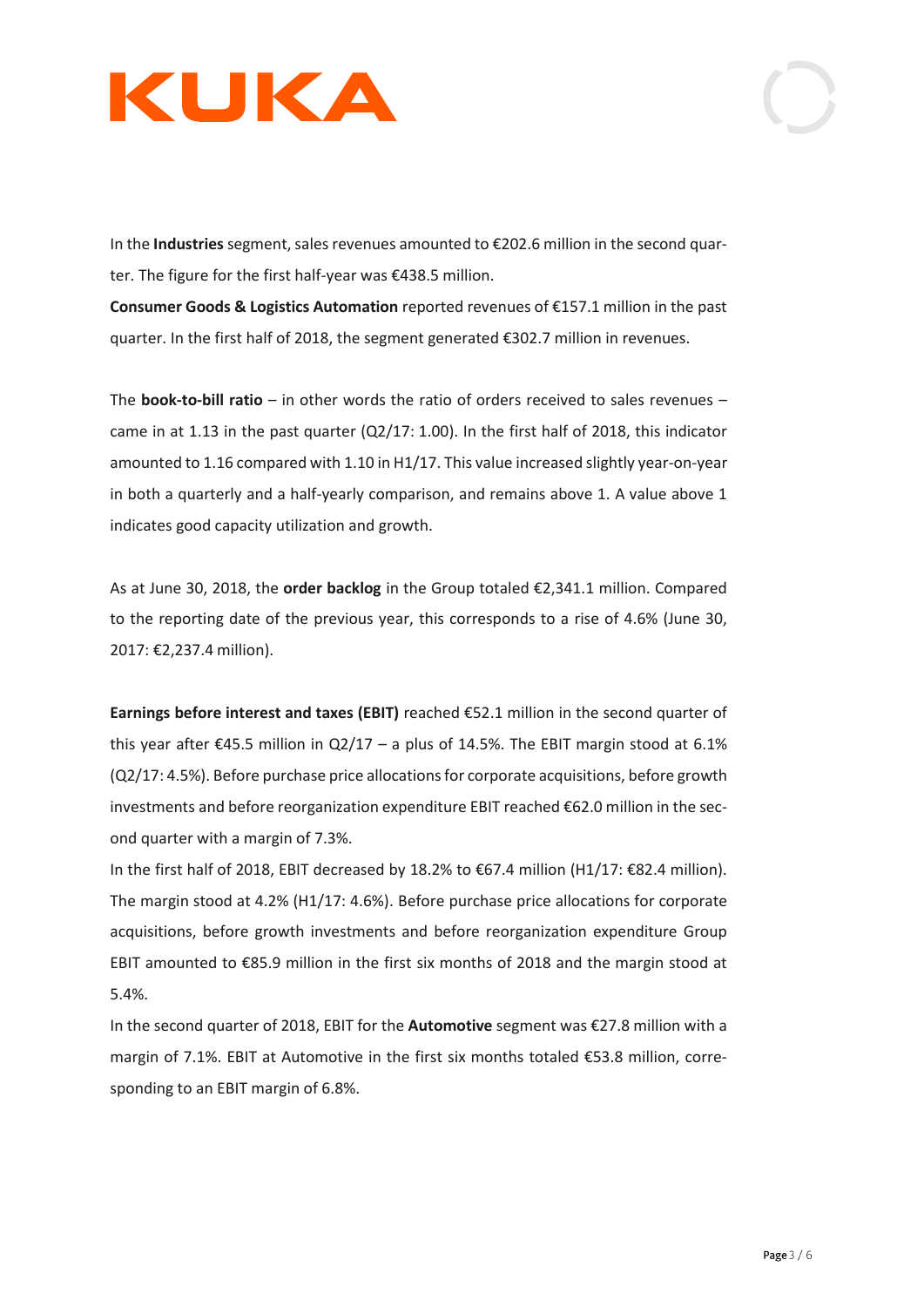

**Industries** posted an EBIT of €43.1 million in the second quarter of 2018 with a margin of 21.3%. In the first six months of 2018, EBIT of €52.7 million was generated, with a margin of 12.0%. The sale of shares in companies had a positive impact on the result here. The EBIT for **Consumer Goods & Logistics Automation** amounted to -€6.0 million in the second quarter with a corresponding margin of -3.8%. In the first half-year, the figure was  $-\epsilon$ 2.9 million with a margin of  $-1.0\%$ .

### **Increased workforce worldwide**

The number of employees in KUKA Group grew by 1.9% from 13,755 (June 30, 2017) to 14,013 as at June 30, 2018.

## **Outlook: guidance confirmed**

For the 2018 fiscal year, based on the current economic environment and business development, KUKA expects to generate sales revenues of more than €3.5 billion and achieve an EBIT margin of around 5.5% before purchase price allocations totaling around €15 million, before growth investments and before reorganization expenditure amounting to about €30 million. The investments relate, for example, to Group-wide issues such as digitization, Industrie 4.0, mobility, General Industry and China. KUKA is expecting these investments to open up additional areas of growth for the Group in the coming years, which should be reflected in higher sales revenues.

The complete interim report is available under the following link: <https://www.kuka.com/en-de/investor-relations/reports-and-presentations>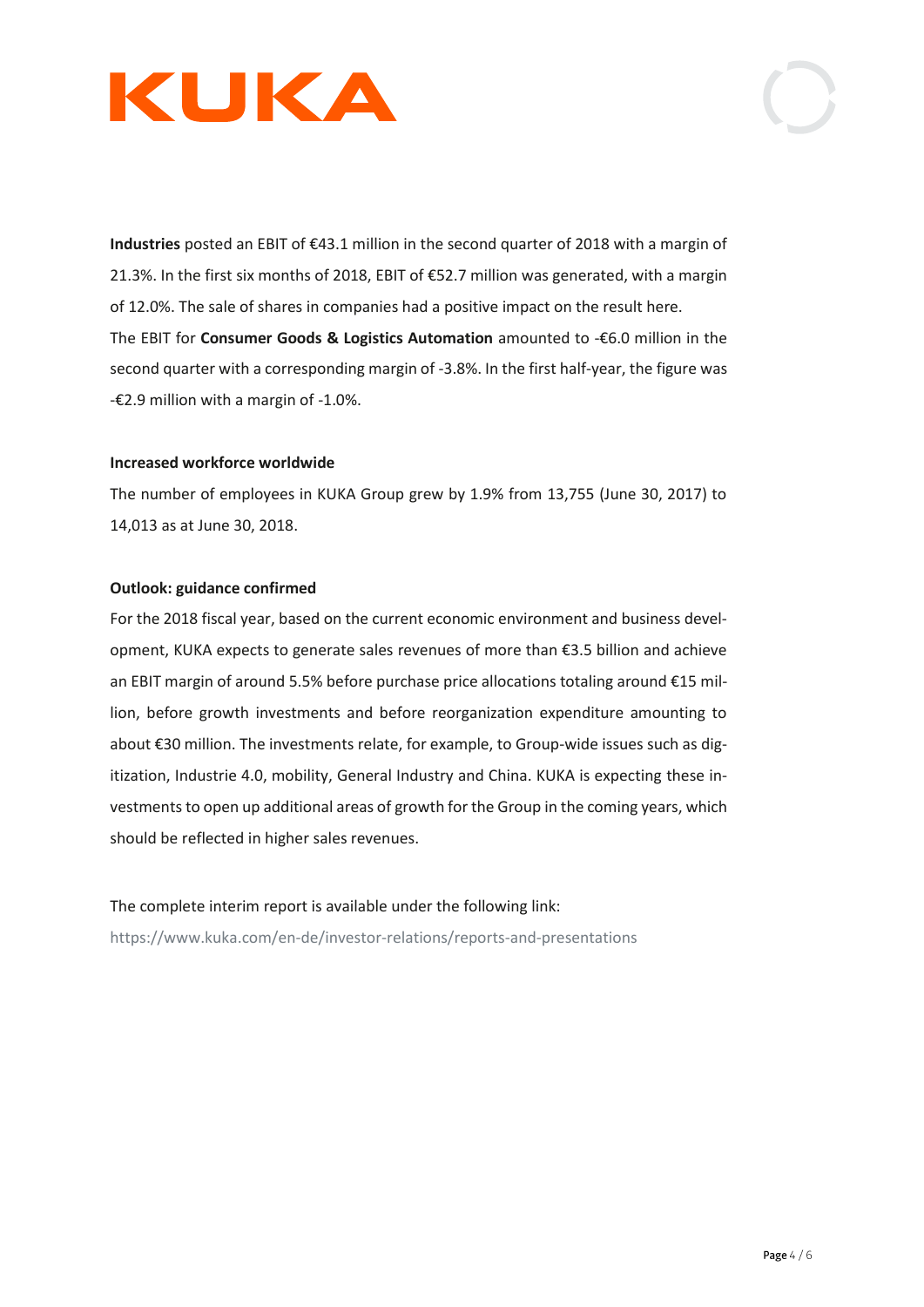

# Key figures

| 1,974.8<br>1,860.4<br>Orders received<br>Order backlog (June 30)<br>2,237.4<br>2,341.1<br>1,798.5<br>1,597.2<br>Sales revenues<br>385.4<br>404.6<br>Gross earnings from sales<br>22.5%<br>24.1%<br>in % of sales revenues<br>EBIT (earnings before interest and taxes)<br>82.4<br>67.4 | Change<br>in % |
|----------------------------------------------------------------------------------------------------------------------------------------------------------------------------------------------------------------------------------------------------------------------------------------|----------------|
|                                                                                                                                                                                                                                                                                        | $-5.8%$        |
|                                                                                                                                                                                                                                                                                        | 4.6%           |
|                                                                                                                                                                                                                                                                                        | $-11.2%$       |
|                                                                                                                                                                                                                                                                                        | $-4.7%$        |
|                                                                                                                                                                                                                                                                                        |                |
|                                                                                                                                                                                                                                                                                        | $-18.2%$       |
| 4.6%<br>4.2%<br>in % of sales revenues                                                                                                                                                                                                                                                 |                |
| EBITDA (earnings before interest, taxes, depreciation and amortization)<br>119.1<br>109.4                                                                                                                                                                                              | $-8.1%$        |
| 6.6%<br>6.8%<br>in % of sales revenues                                                                                                                                                                                                                                                 |                |
| 60.2<br>50.3<br>Earnings after taxes                                                                                                                                                                                                                                                   | $-16.4%$       |
| 1.52<br>1.26<br>Earnings per share (diluted/undiluted) in $\epsilon$                                                                                                                                                                                                                   | $-17.1%$       |
| 127.7<br>40.9<br>Capital expenditure                                                                                                                                                                                                                                                   | >100.0%        |
| Equity ratio in % (June 30)<br>33.1%<br>32.4%                                                                                                                                                                                                                                          |                |
| Net liquidity/debt (June 30)<br>$-100.0$<br>$-181.0$                                                                                                                                                                                                                                   | 81.0%          |
| Employees (June 30)<br>13,755<br>14,013                                                                                                                                                                                                                                                | 1.9%           |

| in $\epsilon$ millions                                                  | Q2/17   | Q2/18   | Change<br>in % |
|-------------------------------------------------------------------------|---------|---------|----------------|
| Orders received                                                         | 1,007.5 | 960.2   | $-4.7%$        |
| Order backlog (June 30)                                                 | 2,237.4 | 2,341.1 | 4.6%           |
| Sales revenues                                                          | 1,007.7 | 852.7   | $-15.4%$       |
| Gross earnings from sales                                               | 209.3   | 202.3   | $-3.3%$        |
| in % of sales revenues                                                  | 20.8%   | 23.7%   |                |
| EBIT (earnings before interest and taxes)                               | 45.5    | 52.1    | 14.5%          |
| in % of sales revenues                                                  | 4.5%    | 6.1%    |                |
| EBITDA (earnings before interest, taxes, depreciation and amortization) | 63.6    | 73.5    | 15.6%          |
| in % of sales revenues                                                  | 6.3%    | 8.6%    |                |
| Earnings after taxes                                                    | 33.6    | 40.6    | 20.8%          |
| Earnings per share (diluted/undiluted) in $\epsilon$                    | 0.85    | 1.02    | 20.0%          |
| Capital expenditure                                                     | 25.6    | 84.4    | >100%          |